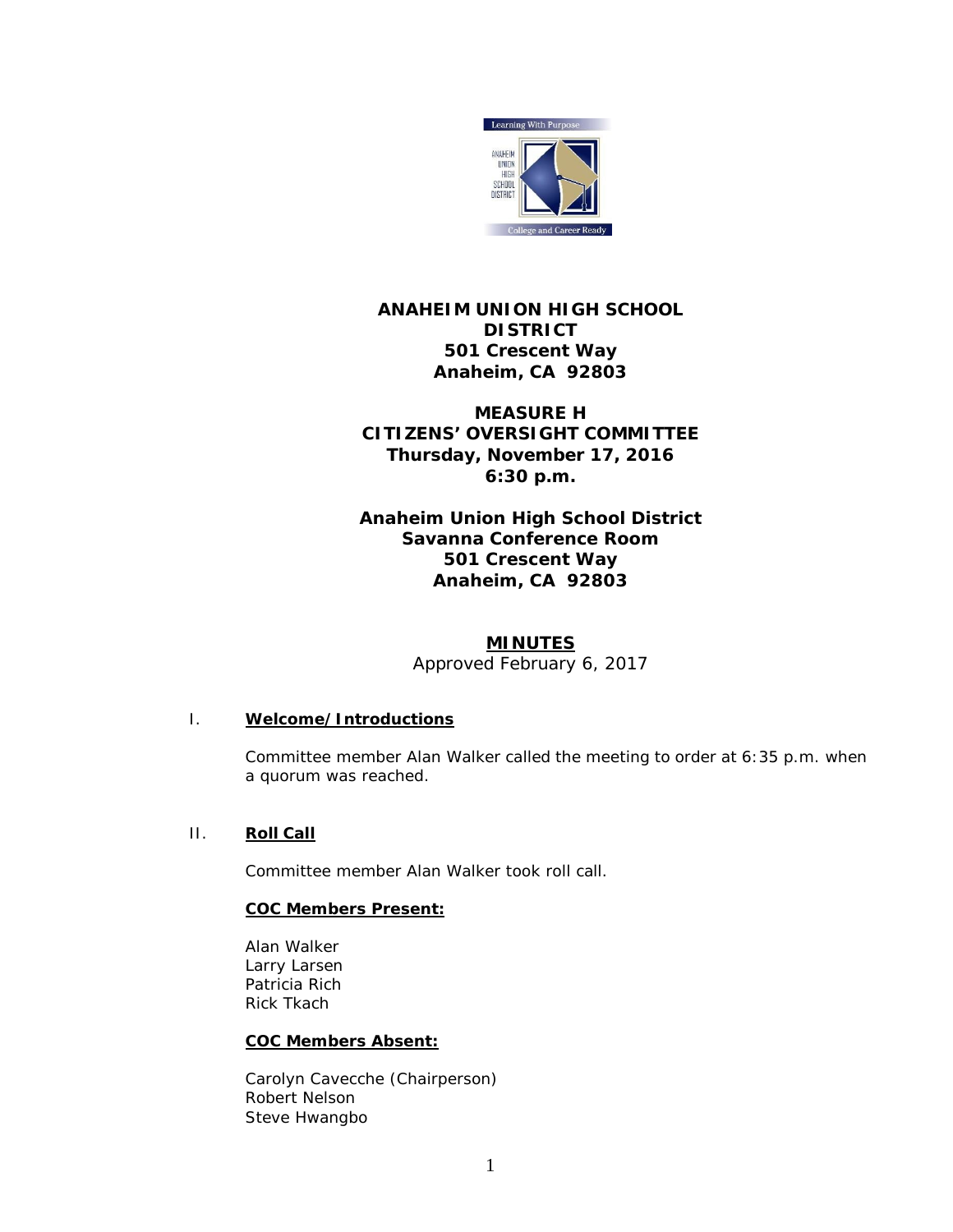# **AUHSD Staff and Consultants Present:**

Bruce Saltz Jennifer Root Karen Orr Leslie Sydnor Patricia Neely Rochelle Atwood

## III. **Adoption of Agenda and Approval of Minutes**

Committee member Larry Larsen made a motion that was seconded by member Rick Tkach to:

- Adopt the agenda of the November 17, 2016 COC meeting
- Approve the minutes of the September 15, 2016 COC meeting

All committee members agreed and the agenda was adopted and the minutes were approved.

## IV. **Public Comment**

There were no public comments.

### V. **Staff Update on Measure H Program**

Leslie Sydnor presented an update of the Katella High School DROPS Site Improvement project, which is under construction, and is approximately 70% complete. She discussed the budget, the remaining phasing of the work and the schedule. The stormwater detention/infiltration systems and landscaping are the major components of the work that are currently in progress.

Patricia Neely discussed Dale Junior High School's modernization and new construction project which is now in full swing of planning (Phase I) and programming (Phase II and III). The modernization of Polaris was also discussed with the committee. The passing of Prop 51 in November will allow staff to proceed with the much larger scope that was discussed with the COC at previous meetings. Prop 51 funding will be used to leverage Measure H funds.

Staff presented an update on the Cypress High School Site Improvement Project (Phase I) which will be submitted to DSA in December prior to the implementation of the 2017 Building Code. Phase II, which will be funded at a later date, will be submitted to DSA in 2017. Staff also discussed the implementation of the  $3<sup>rd</sup>$  wave of 21<sup>st</sup> Century furniture implementation and upcoming Measure H projects as follows:

- Oxford Academy STEAM Building Phase 1
- Oxford Academy Security Fencing, Cameras and Locks Phase 2
- Brookhurst JHS Fencing and Site Drainage Improvements